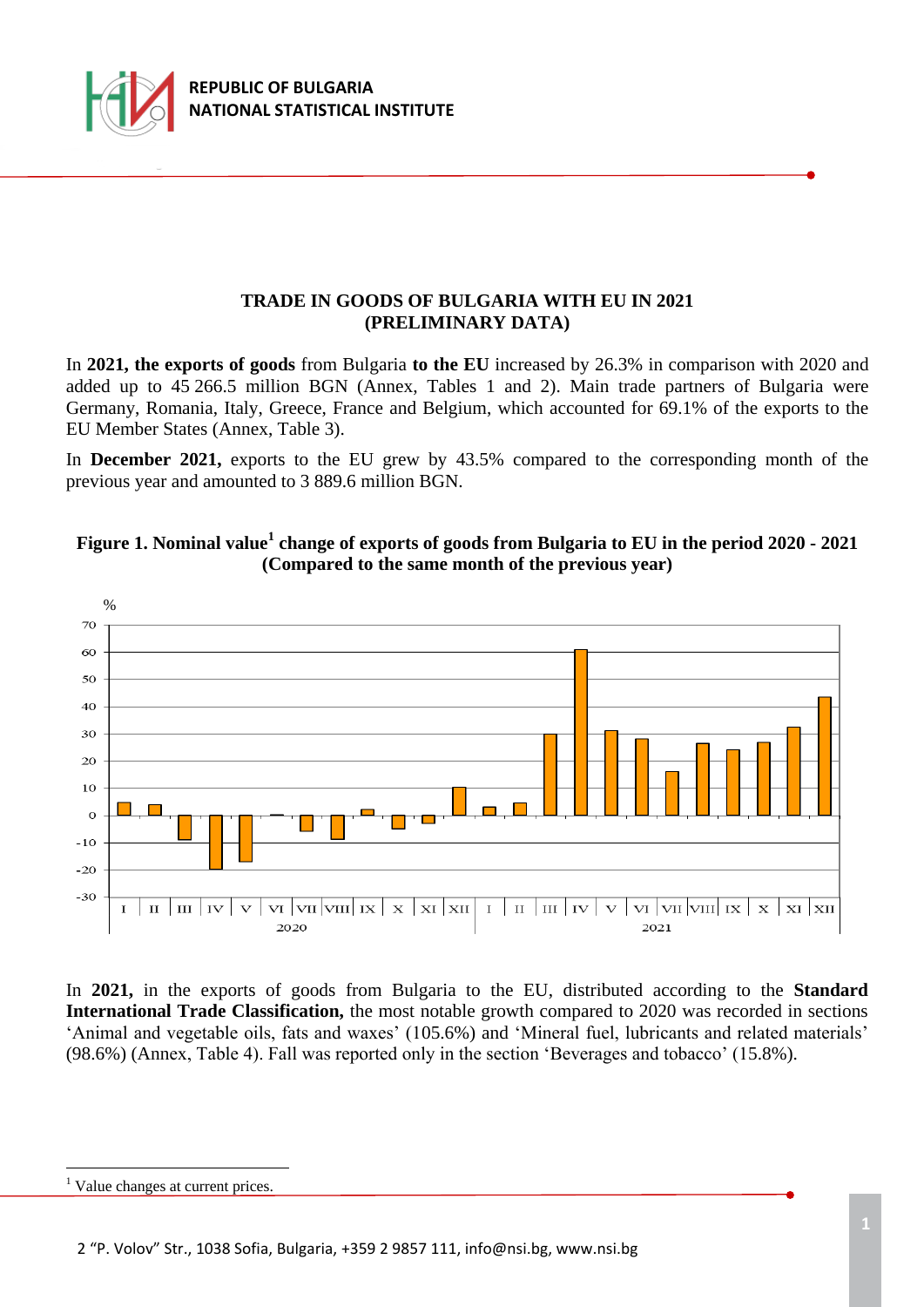

**Imports** of goods to Bulgaria **from the EU** in **2021** increased by 26.7% in comparison with 2020 and added up to  $\overline{46}$  338.0 million BGN (at CIF prices)<sup>1</sup> (Annex, Tables 1 and 2).

The largest amounts were reported for the goods imported from Germany, Romania, Italy, Greece, the Netherlands and Hungary (Annex, Table 3).

In **December 2021,** Bulgarian imports from the EU Member States grew by 40.8% compared to the corresponding month of the previous year and amounted to 4 489.0 million BGN.

# **Figure 2. Nominal value<sup>2</sup> change of imports of goods to Bulgaria from EU in the period 2020 - 2021 (Compared to the same month of the previous year)**



In **2021,** in the imports of goods to Bulgaria from the EU Member States, distributed according to the **Standard International Trade Classification,** the largest growth compared to 2020 was recorded in the section 'Animal and vegetable oils, fats and waxes' (168.2%). Fall was not observed in any of the sections.

The **foreign trade balance** of Bulgaria **(export FOB - import CIF) with the EU** in **2021** was negative and added up to 1 071.5 million BGN (Annex, Table 1).

÷.

<sup>&</sup>lt;sup>1</sup> Imports at FOB prices are calculated by BNB

[<sup>\(</sup>http://bnb.bg/Statistics/StExternalSector/StForeignTrade/StFTImports/index.htm?toLang=\\_EN\)](http://bnb.bg/Statistics/StExternalSector/StForeignTrade/StFTImports/index.htm?toLang=_EN). Value changes at current prices.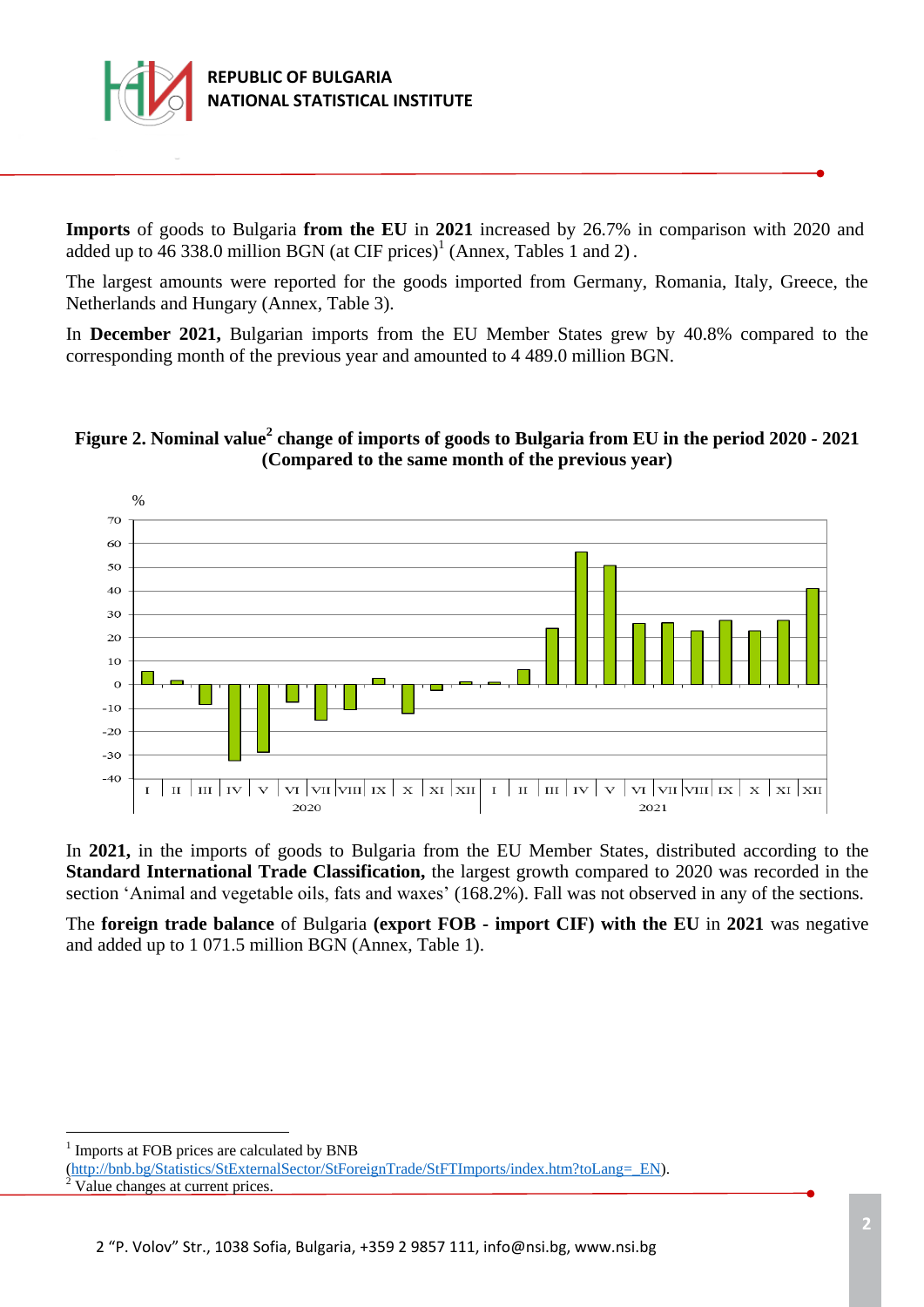

#### **Annex**

**Table 1**

| (Million BGN)         |              |                      |         |              |                  |               |                                |           |           |  |
|-----------------------|--------------|----------------------|---------|--------------|------------------|---------------|--------------------------------|-----------|-----------|--|
|                       |              | <b>Exports - FOB</b> |         |              | Imports - $CIF2$ |               | <b>Trade balance - FOB/CIF</b> |           |           |  |
| <b>Months/Periods</b> | <b>Total</b> | EU                   | Non EU  | <b>Total</b> | EU               | <b>Non EU</b> | <b>Total</b>                   | EU        | Non EU    |  |
| I.2020                | 4990.9       | 3207.9               | 1783.0  | 5299.0       | 3098.6           | 2200.4        | $-308.1$                       | 109.3     | $-417.4$  |  |
| II.2020               | 4849.6       | 3174.6               | 1675.0  | 5216.8       | 3227.4           | 1989.4        | $-367.2$                       | $-52.8$   | $-314.4$  |  |
| III.2020              | 4506.0       | 2883.5               | 1622.5  | 5053.6       | 3223.8           | 1829.8        | $-547.6$                       | $-340.3$  | $-207.3$  |  |
| I - III.2020          | 14346.5      | 9266.0               | 5080.5  | 15569.4      | 9549.8           | 6019.6        | $-1222.9$                      | $-283.8$  | $-939.1$  |  |
| IV.2020               | 3890.5       | 2444.9               | 1445.6  | 3964.4       | 2299.7           | 1664.7        | $-73.9$                        | 145.2     | $-219.1$  |  |
| V.2020                | 3844.5       | 2558.3               | 1286.2  | 4084.8       | 2447.9           | 1636.9        | $-240.3$                       | 110.4     | $-350.7$  |  |
| VI.2020               | 4412.7       | 2959.7               | 1453.0  | 4842.2       | 2973.3           | 1868.9        | $-429.5$                       | $-13.6$   | $-415.9$  |  |
| <b>IV - VI.2020</b>   | 12147.7      | 7962.9               | 4184.8  | 12891.4      | 7720.9           | 5170.5        | $-743.7$                       | 242.0     | $-985.7$  |  |
| I - VI.2020           | 26494.2      | 17228.9              | 9265.3  | 28460.8      | 17270.7          | 11190.1       | $-1966.6$                      | $-41.8$   | $-1924.8$ |  |
| VII.2020              | 4865.8       | 3299.3               | 1566.5  | 5113.5       | 3125.4           | 1988.1        | $-247.7$                       | 173.9     | $-421.6$  |  |
| VIII.2020             | 4160.8       | 2795.2               | 1365.6  | 4602.3       | 2826.3           | 1776.0        | $-441.5$                       | $-31.1$   | $-410.4$  |  |
| IX.2020               | 4885.8       | 3177.8               | 1708.0  | 5361.9       | 3270.5           | 2091.4        | $-476.1$                       | $-92.7$   | $-383.4$  |  |
| VII - IX.2020         | 13912.4      | 9272.3               | 4640.1  | 15077.7      | 9222.2           | 5855.5        | $-1165.3$                      | 50.1      | $-1215.4$ |  |
| $I - IX.2020$         | 40406.6      | 26501.2              | 13905.4 | 43538.5      | 26492.9          | 17045.6       | $-3131.9$                      | 8.3       | $-3140.2$ |  |
| X.2020                | 4977.1       | 3324.9               | 1652.2  | 5674.6       | 3355.0           | 2319.6        | $-697.5$                       | $-30.1$   | $-667.4$  |  |
| XI.2020               | 4907.5       | 3309.6               | 1597.9  | 5721.9       | 3546.8           | 2175.1        | $-814.4$                       | $-237.2$  | $-577.2$  |  |
| XII.2020              | 4488.1       | 2709.6               | 1778.5  | 5192.1       | 3187.3           | 2004.8        | $-704.0$                       | $-477.7$  | $-226.3$  |  |
| X - XII.2020          | 14372.7      | 9344.1               | 5028.6  | 16588.6      | 10089.1          | 6499.5        | $-2215.9$                      | $-745.0$  | $-1470.9$ |  |
| I - XII.2020          | 54779.3      | 35845.3              | 18934.0 | 60127.1      | 36582.0          | 23545.1       | $-5347.8$                      | $-736.7$  | $-4611.1$ |  |
|                       |              |                      |         |              |                  |               |                                |           |           |  |
| I.2021                | 4761.1       | 3310.9               | 1450.2  | 5050.6       | 3129.9           | 1920.7        | $-289.5$                       | 181.0     | $-470.5$  |  |
| II.2021               | 5062.8       | 3318.9               | 1743.9  | 5434.8       | 3436.0           | 1998.8        | $-372.0$                       | $-117.1$  | $-254.9$  |  |
| III.2021              | 5823.2       | 3746.7               | 2076.5  | 6689.9       | 3999.0           | 2690.9        | $-866.7$                       | $-252.3$  | $-614.4$  |  |
| I - III.2021          | 15647.1      | 10376.5              | 5270.6  | 17175.3      | 10564.9          | 6610.4        | $-1528.2$                      | $-188.4$  | $-1339.8$ |  |
| IV.2021               | 5903.5       | 3937.2               | 1966.3  | 6080.1       | 3601.5           | 2478.6        | $-176.6$                       | 335.7     | $-512.3$  |  |
| V.2021                | 5152.0       | 3357.6               | 1794.4  | 6043.9       | 3687.1           | 2356.8        | $-891.9$                       | $-329.5$  | $-562.4$  |  |
| VI.2021               | 5732.8       | 3791.0               | 1941.8  | 6441.1       | 3752.7           | 2688.4        | $-708.3$                       | 38.3      | $-746.6$  |  |
| <b>IV - VI.2021</b>   | 16788.3      | 11085.8              | 5702.5  | 18565.1      | 11041.3          | 7523.8        | $-1776.8$                      | 44.5      | $-1821.3$ |  |
| I - VI.2021           | 32435.4      | 21462.3              | 10973.1 | 35740.4      | 21606.2          | 14134.2       | $-3305.0$                      | $-143.9$  | $-3161.1$ |  |
| VII.2021              | 5854.9       | 3830.2               | 2024.7  | 6354.9       | 3951.6           | 2403.3        | $-500.0$                       | $-121.4$  | $-378.6$  |  |
| VIII.2021             | 5599.5       | 3537.0               | 2062.5  | 6254.9       | 3477.1           | 2777.8        | $-655.4$                       | 59.9      | $-715.3$  |  |
| IX.2021               | 6023.9       | 3945.5               | 2078.4  | 6601.1       | 4168.0           | 2433.1        | $-577.2$                       | $-222.5$  | $-354.7$  |  |
| VII - IX.2021         | 17478.3      | 11312.7              | 6165.6  | 19210.9      | 11596.7          | 7614.2        | $-1732.6$                      | $-284.0$  | $-1448.6$ |  |
| $I - IX.2021$         | 49913.7      | 32775.0              | 17138.7 | 54951.3      | 33202.9          | 21748.4       | $-5037.6$                      | $-427.9$  | -4609.7   |  |
| X.2021                | 6111.5       | 4217.0               | 1894.5  | 6873.9       | 4125.6           | 2748.3        | $-762.4$                       | 91.4      | $-853.8$  |  |
| XI.2021               | 6213.4       | 4384.9               | 1828.5  | 7553.0       | 4520.5           | 3032.5        | $-1339.6$                      | $-135.6$  | $-1204.0$ |  |
| XII.2021              | 5955.1       | 3889.6               | 2065.5  | 7338.2       | 4489.0           | 2849.2        | $-1383.1$                      | $-599.4$  | $-783.7$  |  |
| X - XII.2021          | 18280.0      | 12491.5              | 5788.5  | 21765.1      | 13135.1          | 8630.0        | $-3485.1$                      | $-643.6$  | $-2841.5$ |  |
| I - XII.2021          | 68193.7      | 45266.5              | 22927.2 | 76716.4      | 46338.0          | 30378.4       | $-8522.7$                      | $-1071.5$ | $-7451.2$ |  |

# **Exports, imports and trade balance of Bulgaria 2020 and 2021<sup>1</sup> by months**

<sup>1</sup> Data are preliminary as of March 14, 2022.<br><sup>2</sup> Imports at FOB prices are calculated by BNB

(http://bnb.bg/Statistics/StExternalSector/StForeignTrade/StFTImports/index.htm?toLang=\_EN&toLang=\_EN).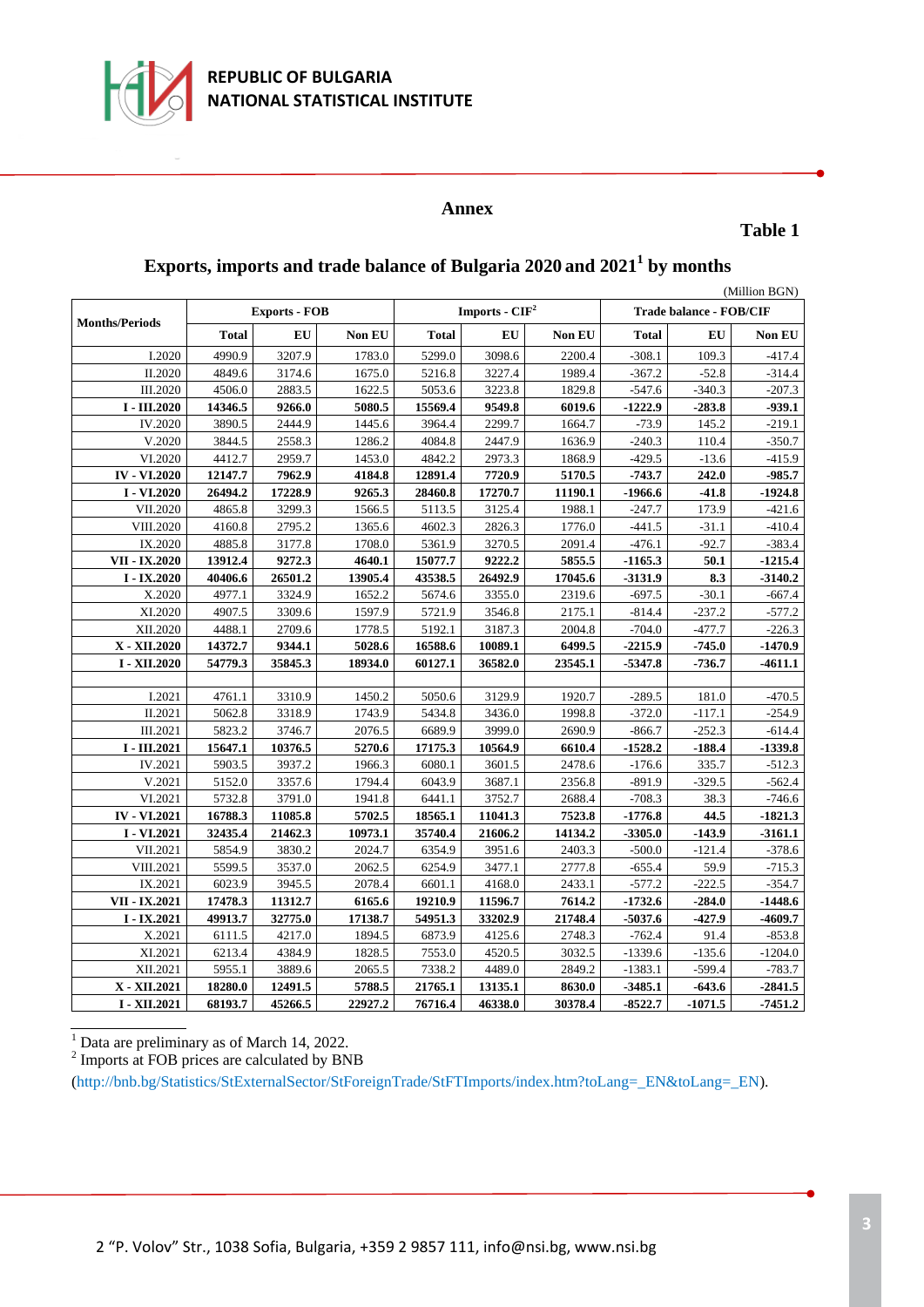

### **REPUBLIC OF BULGARIA NATIONAL STATISTICAL INSTITUTE**

### **Table 2**

|                               |              |                      |         |                      |      | (Per cent) |  |  |
|-------------------------------|--------------|----------------------|---------|----------------------|------|------------|--|--|
|                               |              | <b>Exports - FOB</b> |         | <b>Imports - CIF</b> |      |            |  |  |
| <b>Months/Periods</b>         | <b>Total</b> | <b>EU</b>            | Non EU  | <b>Total</b>         | EU   | Non EU     |  |  |
| I                             | $-4.6$       | 3.2                  | $-18.7$ | $-4.7$               | 1.0  | $-12.7$    |  |  |
| $_{\rm II}$                   | 4.4          | 4.5                  | 4.1     | 4.2                  | 6.5  | 0.5        |  |  |
| Ш                             | 29.2         | 29.9                 | 28.0    | 32.4                 | 24.0 | 47.1       |  |  |
| $\mathbf{I}$ - $\mathbf{III}$ | 9.1          | 12.0                 | 3.7     | 10.3                 | 10.6 | 9.8        |  |  |
| IV                            | 51.7         | 61.0                 | 36.0    | 53.4                 | 56.6 | 48.9       |  |  |
| V                             | 34.0         | 31.2                 | 39.5    | 48.0                 | 50.6 | 44.0       |  |  |
| VI                            | 29.9         | 28.1                 | 33.6    | 33.0                 | 26.2 | 43.8       |  |  |
| $IV - VI$                     | 38.2         | 39.2                 | 36.3    | 44.0                 | 43.0 | 45.5       |  |  |
| $I - VI$                      | 22.4         | 24.6                 | 18.4    | 25.6                 | 25.1 | 26.3       |  |  |
| VII                           | 20.3         | 16.1                 | 29.2    | 24.3                 | 26.4 | 20.9       |  |  |
| VIII                          | 34.6         | 26.5                 | 51.0    | 35.9                 | 23.0 | 56.4       |  |  |
| IX                            | 23.3         | 24.2                 | 21.7    | 23.1                 | 27.4 | 16.3       |  |  |
| VII - IX                      | 25.6         | 22.0                 | 32.9    | 27.4                 | 25.7 | 30.0       |  |  |
| $I - IX$                      | 23.5         | 23.7                 | 23.3    | 26.2                 | 25.3 | 27.6       |  |  |
| X                             | 22.8         | 26.8                 | 14.7    | 21.1                 | 23.0 | 18.5       |  |  |
| XI                            | 26.6         | 32.5                 | 14.4    | 32.0                 | 27.5 | 39.4       |  |  |
| XII                           | 32.7         | 43.5                 | 16.1    | 41.3                 | 40.8 | 42.1       |  |  |
| X-XII                         | 27.2         | 33.7                 | 15.1    | 31.2                 | 30.2 | 32.8       |  |  |
| $I - XII$                     | 24.5         | 26.3                 | 21.1    | 27.6                 | 26.7 | 29.0       |  |  |

# **Value changes of exports and imports of Bulgaria in 2021<sup>1</sup> compared to the same period of the previous year**

 $\frac{1}{1}$  Data are preliminary as of March 14, 2022.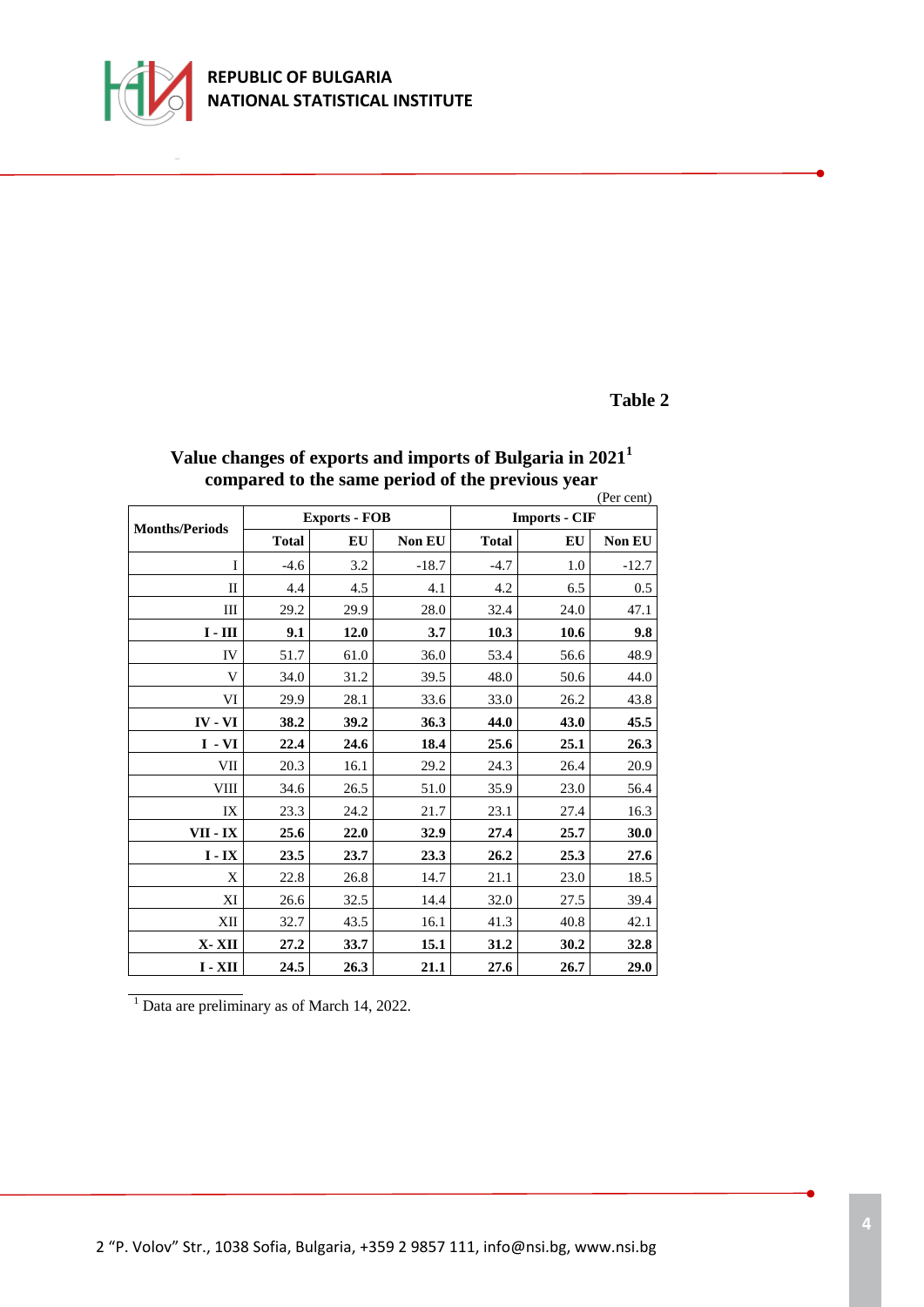

#### **Table 3 Exports, imports and trade balance by groups of countries and main partner countries<sup>1</sup> of Bulgaria in 2020 and 2021<sup>2</sup>**

|                                             |                    | <b>Exports - FOB</b> |                                                   |                    | <b>Imports - CIF</b> | Trade balance -<br><b>FOB/CIF</b>                 |                    |           |
|---------------------------------------------|--------------------|----------------------|---------------------------------------------------|--------------------|----------------------|---------------------------------------------------|--------------------|-----------|
| <b>Countries and groups of</b><br>countries | 2020               | 2021                 | Change<br>compared to                             | 2020               | 2021                 | Change<br>compared to                             | 2020               | 2021      |
|                                             | <b>Million BGN</b> |                      | the same<br>period of<br>the previous<br>year - % | <b>Million BGN</b> |                      | the same<br>period of the<br>previous<br>year - % | <b>Million BGN</b> |           |
| <b>Total</b>                                | 68193.7<br>54779.3 |                      | 24.5                                              | 60127.1            | 76716.4              | 27.6                                              | $-5347.8$          | $-8522.7$ |
| EU                                          | 35845.3            | 45266.5              | 26.3                                              | 36582.0            | 46338.0              | 26.7                                              | $-736.7$           | $-1071.5$ |
| Austria                                     | 1049.9             | 1604.4               | 52.8                                              | 1614.2             | 2027.3               | 25.6                                              | $-564.3$           | $-422.9$  |
| Belgium                                     | 1903.8             | 2208.0               | 16.0                                              | 1143.5             | 1481.2               | 29.5                                              | 760.3              | 726.8     |
| Croatia                                     | 323.1              | 636.5                | 97.0                                              | 353.0              | 370.7                | 5.0                                               | $-29.9$            | 265.8     |
| Cyprus                                      | 227.7              | 274.4                | 20.5                                              | 91.0               | 149.6                | 64.4                                              | 136.7              | 124.8     |
| Czechia                                     | 1266.2             | 1489.1               | 17.6                                              | 1596.1             | 1889.9               | 18.4                                              | $-329.9$           | $-400.8$  |
| Denmark                                     | 380.1              | 645.0                | 69.7                                              | 290.5              | 349.3                | 20.2                                              | 89.6               | 295.7     |
| Estonia                                     | 41.1               | 68.2                 | 65.9                                              | 52.3               | 87.4                 | 67.1                                              | $-11.2$            | $-19.2$   |
| Finland                                     | 126.4              | 151.7                | 20.0                                              | 157.1              | 166.2                | 5.8                                               | $-30.7$            | $-14.5$   |
| France                                      | 2100.4             | 2478.4               | 18.0                                              | 1736.1             | 2016.5               | 16.2                                              | 364.3              | 461.9     |
| Germany                                     | 8773.8             | 10133.4              | 15.5                                              | 7262.2             | 9388.9               | 29.3                                              | 1511.6             | 744.5     |
| Greece                                      | 3637.8             | 4483.9               | 23.3                                              | 2965.5             | 4052.8               | 36.7                                              | 672.3              | 431.1     |
| Hungary                                     | 951.9              | 1249.6               | 31.3                                              | 2346.5             | 2805.0               | 19.5                                              | $-1394.6$          | $-1555.4$ |
| Ireland                                     | 129.8              | 128.0                | $-1.4$                                            | 362.7              | 497.6                | 37.2                                              | $-232.9$           | $-369.6$  |
| Italy                                       | 3760.3             | 5127.3               | 36.4                                              | 4261.8             | 5065.3               | 18.9                                              | $-501.5$           | 62.0      |
| Latvia                                      | 83.7               | 75.5                 | $-9.8$                                            | 52.6               | 62.0                 | 17.9                                              | 31.1               | 13.5      |
| Lithuania                                   | 160.4              | 170.8                | 6.5                                               | 142.1              | 176.4                | 24.1                                              | 18.3               | $-5.6$    |
| Luxembourg                                  | 30.0               | 110.5                | 268.3                                             | 75.8               | 107.9                | 42.3                                              | $-45.8$            | 2.6       |
| Malta                                       | 46.9               | 56.4                 | 20.3                                              | 59.8               | 27.6                 | $-53.8$                                           | $-12.9$            | 28.8      |
| Netherlands                                 | 1440.1             | 1703.1               | 18.3                                              | 2382.6             | 3254.6               | 36.6                                              | $-942.5$           | $-1551.5$ |
| Poland                                      | 1359.6             | 1717.1               | 26.3                                              | 2224.1             | 2738.6               | 23.1                                              | $-864.5$           | $-1021.5$ |
| Portugal                                    | 202.6              | 251.1                | 23.9                                              | 128.3              | 237.9                | 85.4                                              | 74.3               | 13.2      |
| Romania                                     | 4976.0             | 6865.7               | 38.0                                              | 4397.3             | 5784.2               | 31.5                                              | 578.7              | 1081.5    |
| Slovakia                                    | 526.7              | 565.9                | 7.4                                               | 838.2              | 959.9                | 14.5                                              | $-311.5$           | $-394.0$  |
| Slovenia                                    | 359.9              | 419.8                | 16.6                                              | 458.9              | 571.0                | 24.4                                              | $-99.0$            | $-151.2$  |
| Spain                                       | 1308.8             | 1860.7               | 42.2                                              | 1145.9             | 1449.1               | 26.5                                              | 162.9              | 411.6     |
| Sweden                                      | 483.5              | 532.7                | 10.2                                              | 368.8              | 484.7                | 31.4                                              | 114.7              | 48.0      |
| Not specified                               | 194.8              | 259.3                | 33.1                                              | 75.1               | 136.4                | 81.6                                              | 119.7              | 122.9     |

<sup>1</sup> Partner country:

- In case of exports (or dispatches) is the country (or Member State) of final destination of the goods.

- In case of imports (or arrivals) is the country (or Member State) of consignment of the goods.

<sup>2</sup> Data are preliminary as of March 14, 2022.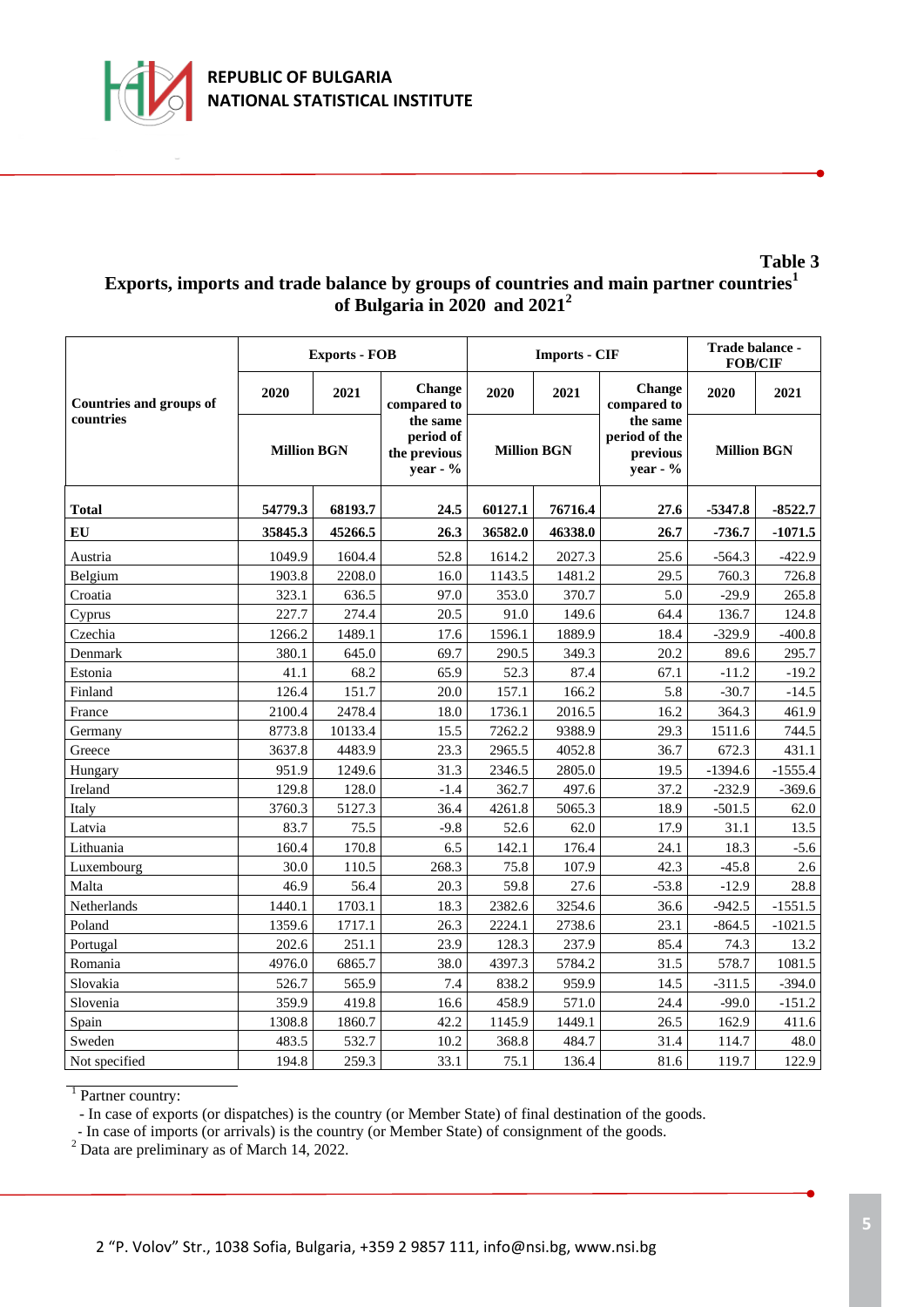

#### **Table 3**

# **Exports, imports and trade balance by groups of countries and main partner countries<sup>1</sup> of Bulgaria in 2020 and 2021<sup>2</sup>**

| (Continued)                                 |                    |                      |                                                                    |                    |                      |                                                                    |                    |           |
|---------------------------------------------|--------------------|----------------------|--------------------------------------------------------------------|--------------------|----------------------|--------------------------------------------------------------------|--------------------|-----------|
|                                             |                    | <b>Exports - FOB</b> |                                                                    |                    | <b>Imports - CIF</b> | Trade balance -<br><b>FOB/CIF</b>                                  |                    |           |
|                                             | 2020               | 2021                 | Change                                                             | 2020               | 2021                 | Change                                                             | 2020               | 2021      |
| <b>Countries and groups of</b><br>countries | <b>Million BGN</b> |                      | compared to<br>the same<br>period of<br>the previous<br>year - $%$ | <b>Million BGN</b> |                      | compared to<br>the same<br>period of the<br>previous<br>year - $%$ | <b>Million BGN</b> |           |
| <b>Non EU countries</b>                     | 18934.0<br>22927.2 |                      | 21.1                                                               | 23545.1            | 30378.4              | 29.0                                                               | $-4611.1$          | $-7451.2$ |
| CIS <sup>3</sup>                            | 1268.2             | 1316.5               | 3.8                                                                | 3888.0             | 6270.0               | 61.3                                                               | $-2619.8$          | $-4953.5$ |
| of which:                                   |                    |                      |                                                                    |                    |                      |                                                                    |                    |           |
| Kazakhstan                                  | 64.8               | 75.9                 | 17.1                                                               | 27.4               | 3.8                  | $-86.1$                                                            | 37.4               | 72.1      |
| <b>Russian Federation</b>                   | 826.6              | 848.5                | 2.6                                                                | 3674.2             | 5828.5               | 58.6                                                               | $-2847.6$          | $-4980.0$ |
| OECD <sup>4</sup>                           | 7343.5             | 8992.1               | 22.4                                                               | 7852.2             | 9933.7               | 26.5                                                               | $-508.7$           | $-941.6$  |
| of which:                                   |                    |                      |                                                                    |                    |                      |                                                                    |                    |           |
| Canada                                      | 232.3              | 134.1                | $-42.3$                                                            | 295.0              | 242.9                | $-17.7$                                                            | $-62.7$            | $-108.8$  |
| Chile                                       | 23.0               | 31.9                 | 38.7                                                               | 267.8              | 531.1                | 98.3                                                               | $-244.8$           | $-499.2$  |
| Israel                                      | 204.7              | 373.1                | 82.3                                                               | 127.1              | 336.3                | 164.6                                                              | 77.6               | 36.8      |
| Japan                                       | 99.9               | 105.4                | 5.5                                                                | 297.9              | 401.0                | 34.6                                                               | $-198.0$           | $-295.6$  |
| Korea, Republic of                          | 185.9              | 414.5                | 123.0                                                              | 262.3              | 277.2                | 5.7                                                                | $-76.4$            | 137.3     |
| Turkey                                      | 3531.6             | 4193.6               | 18.7                                                               | 4264.5             | 6009.0               | 40.9                                                               | $-732.9$           | $-1815.4$ |
| United Kingdom <sup>5</sup>                 | 1303.7             | 1250.2               | $-4.1$                                                             | 763.4              | 611.9                | $-19.8$                                                            | 540.3              | 638.3     |
| <b>United States</b>                        | 1105.1             | 1641.0               | 48.5                                                               | 773.3              | 558.6                | $-27.8$                                                            | 331.8              | 1082.4    |
| EFTA <sup>6</sup>                           | 447.8              | 566.2                | 26.4                                                               | 528.9              | 623.1                | 17.8                                                               | $-81.1$            | $-56.9$   |
| of which:                                   |                    |                      |                                                                    |                    |                      |                                                                    |                    |           |
| Norway                                      | 91.3               | 104.2                | 14.1                                                               | 44.7               | 57.4                 | 28.4                                                               | 46.6               | 46.8      |
| Switzerland                                 | 354.2              | 457.7                | 29.2                                                               | 478.0              | 561.0                | 17.4                                                               | $-123.8$           | $-103.3$  |

<sup>1</sup> Partner country:

- In case of exports (or dispatches) is the country (or Member State) of final destination of the goods.

- In case of imports (or arrivals) is the country (or Member State) of consignment of the goods.

<sup>2</sup> Data are preliminary as of March 14, 2022.

<sup>3</sup> CIS includes: Azerbaijan; Armenia; Belarus; Kazakhstan; Kyrgyzstan; Moldova, Republic of; Russian Federation; Tajikistan; Turkmenistan; Uzbekistan.

<sup>4</sup> OECD includes: Australia; Virgin Islands (US); United States; Iceland; Canada; Mexico; New Zealand; Norway; Korea, Republic of; Turkey; United Kingdom; Switzerland; Japan; Israel and Chile.

<sup>5</sup>The United Kingdom includes: Northern Ireland; Great Britain; Channel Islands and Isle of Man.

<sup>6</sup> EFTA includes: Norway; Switzerland; Iceland and Liechtenstein.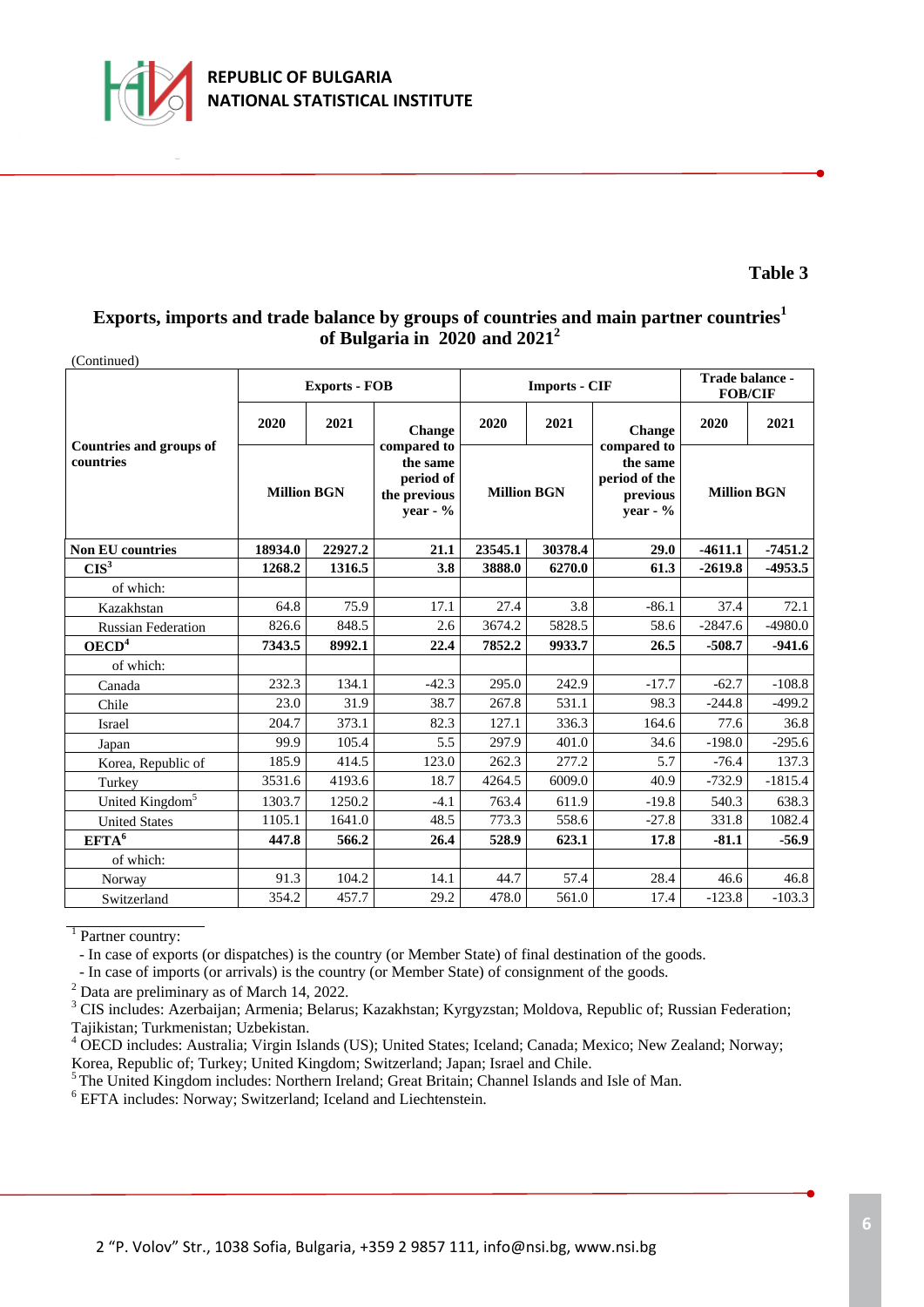

### **Table 3**

### **Exports, imports and trade balance by groups of countries and main partner countries<sup>1</sup> of Bulgaria in 2020 and 2021<sup>2</sup>**

| (Continued and end)                         |                    |                      |                                                                    |                    |                      |                                                                    |                    |           |  |
|---------------------------------------------|--------------------|----------------------|--------------------------------------------------------------------|--------------------|----------------------|--------------------------------------------------------------------|--------------------|-----------|--|
|                                             |                    | <b>Exports - FOB</b> |                                                                    |                    | <b>Imports - CIF</b> | Trade balance -<br><b>FOB/CIF</b>                                  |                    |           |  |
|                                             | 2020               | 2021                 | Change                                                             | 2020               | 2021                 | Change                                                             | 2020               | 2021      |  |
| <b>Countries and groups of</b><br>countries | <b>Million BGN</b> |                      | compared to<br>the same<br>period of the<br>previous<br>vear - $%$ | <b>Million BGN</b> |                      | compared to<br>the same<br>period of the<br>previous<br>vear - $%$ | <b>Million BGN</b> |           |  |
| <b>Countries not included</b>               |                    |                      |                                                                    |                    |                      |                                                                    |                    |           |  |
| in the upper groups                         |                    |                      |                                                                    |                    |                      |                                                                    |                    |           |  |
| Albania                                     | 174.5              | 226.3                | 29.7                                                               | 76.8               | 79.2                 | 3.1                                                                | 97.7               | 147.1     |  |
| Bosnia and Herzegovina                      | 158.3              | 180.7                | 14.2                                                               | 41.2               | 58.0                 | 40.8                                                               | 117.1              | 122.7     |  |
| <b>Brazil</b>                               | 85.7               | 76.9                 | $-10.3$                                                            | 203.4              | 352.6                | 73.4                                                               | $-117.7$           | $-275.7$  |  |
| China                                       | 1806.3             | 2190.1               | 21.2                                                               | 3057.2             | 4128.7               | 35.0                                                               | $-1250.9$          | $-1938.6$ |  |
| Egypt                                       | 328.8              | 455.4                | 38.5                                                               | 659.2              | 513.8                | $-22.1$                                                            | $-330.4$           | $-58.4$   |  |
| Georgia                                     | 258.9              | 378.9                | 46.3                                                               | 923.2              | 723.6                | $-21.6$                                                            | $-664.3$           | $-344.7$  |  |
| India                                       | 222.3              | 270.2                | 21.5                                                               | 283.3              | 391.4                | 38.2                                                               | $-61.0$            | $-121.2$  |  |
| Indonesia                                   | 69.5               | 125.7                | 80.9                                                               | 235.8              | 59.6                 | $-74.7$                                                            | $-166.3$           | 66.1      |  |
| Iran, Islamic Republic of                   | 187.3              | 166.2                | $-11.3$                                                            | 40.3               | 116.6                | 189.3                                                              | 147.0              | 49.6      |  |
| Peru                                        | 14.2               | 8.9                  | $-37.3$                                                            | 539.1              | 624.2                | 15.8                                                               | $-524.9$           | $-615.3$  |  |
| Republic of North                           |                    |                      |                                                                    |                    |                      |                                                                    |                    |           |  |
| Macedonia                                   | 851.9              | 1129.3               | 32.6                                                               | 592.6              | 728.4                | 22.9                                                               | 259.3              | 400.9     |  |
| Serbia                                      | 969.2              | 1453.4               | 50.0                                                               | 1202.6             | 1497.3               | 24.5                                                               | $-233.4$           | $-43.9$   |  |
| Singapore                                   | 39.9               | 56.2                 | 40.9                                                               | 66.8               | 80.1                 | 19.9                                                               | $-26.9$            | $-23.9$   |  |
| South Africa                                | 215.2              | 158.5                | $-26.3$                                                            | 56.0               | 78.2                 | 39.6                                                               | 159.2              | 80.3      |  |
| Syrian Arab Republic                        | 6.8                | 8.5                  | 25.0                                                               | 0.8                | 3.9                  | 387.5                                                              | 6.0                | 4.6       |  |
| Taiwan                                      | 80.1               | 69.7                 | $-13.0$                                                            | 214.6              | 332.5                | 54.9                                                               | $-134.5$           | $-262.8$  |  |
| Tunisia                                     | 256.3              | 426.9                | 66.6                                                               | 30.4               | 38.9                 | 28.0                                                               | 225.9              | 388.0     |  |
| Ukraine                                     | 445.6              | 793.7                | 78.1                                                               | 1141.2             | 1634.5               | 43.2                                                               | $-695.6$           | $-840.8$  |  |
| <b>United Arab Emirates</b>                 | 139.2              | 155.1                | 11.4                                                               | 57.6               | 71.6                 | 24.3                                                               | 81.6               | 83.5      |  |
| Viet Nam                                    | 78.6               | 184.2                | 134.4                                                              | 132.6              | 189.1                | 42.6                                                               | $-54.0$            | $-4.9$    |  |

<sup>1</sup> Partner country:

- In case of exports (or dispatches) is the country (or Member State) of final destination of the goods.

- In case of imports (or arrivals) is the country (or Member State) of consignment of the goods.

 $2$  Data are preliminary as of March 14, 2022.